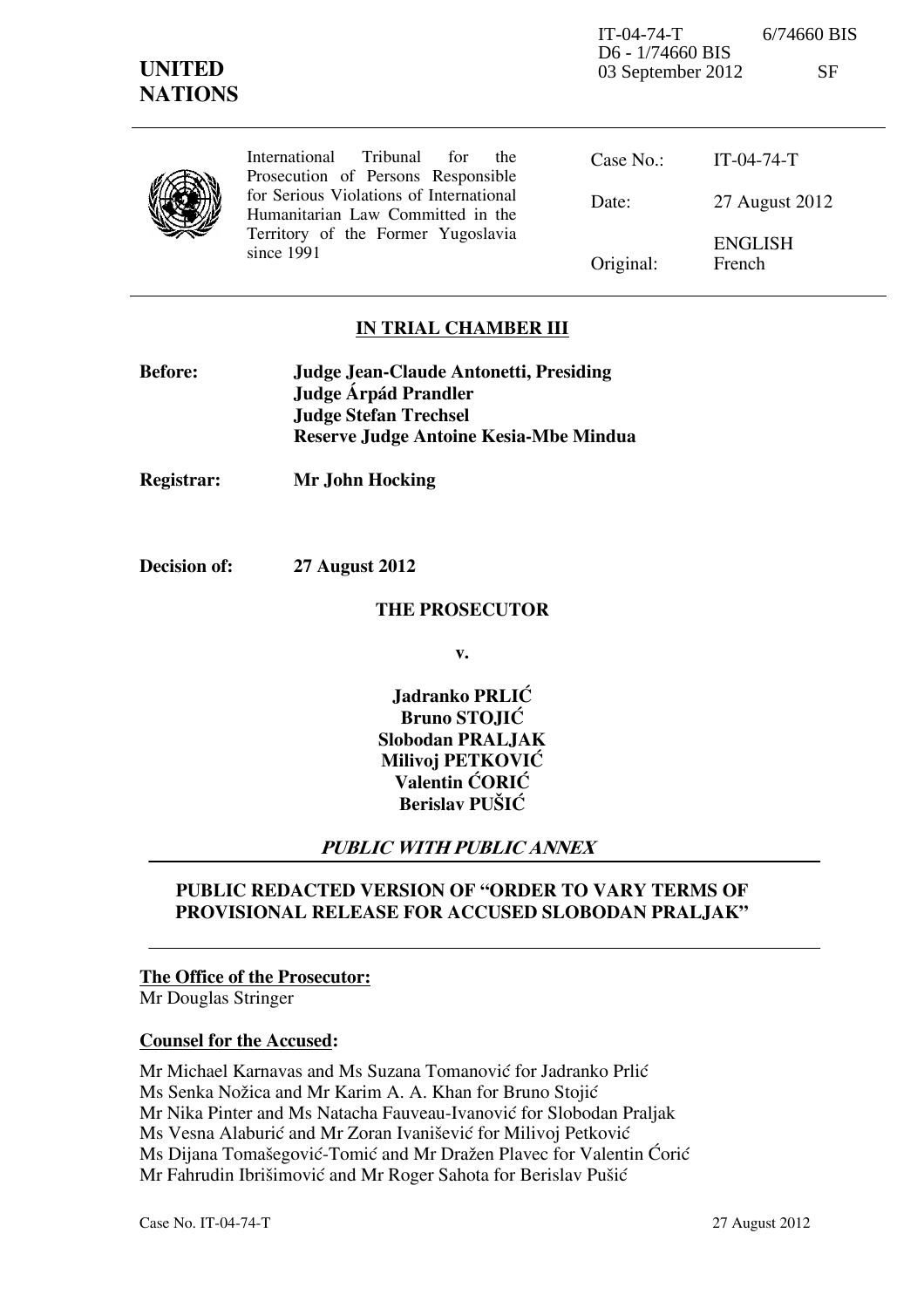**TRIAL CHAMBER III** ("Chamber") of the International Tribunal for the Prosecution of Persons Responsible for Serious Violations of International Humanitarian Law Committed in the Territory of the Former Yugoslavia since 1991 ("Tribunal"),

# **PROPRIO MOTU**

**NOTING** the "Decision on Slobodan Praljak's Motion for Provisional Release" rendered as a confidential and *ex parte* document on 30 November 2011 ("Decision of 30 November 2011"); the "Decision on Motion for Extension of Provisional Release of Accused Slobodan Praljak and Modification of Conditions" rendered as a confidential and *ex parte* document on 8 March 2012, and the "Order on Motion for Extension of Provisional Release of Accused Slobodan Praljak and Modification of Conditions", rendered as a confidential and *ex parte* document on 11 June 2012 ("Decision of 11 June 2012"), in which the Chamber, respectively, granted and extended the provisional release of the Accused Praljak to Zagreb **[REDACTED]**,

**NOTING** the Decision of 22 August 2012 rendered as a public document by the Registrar of the Tribunal, to which one confidential and *ex parte* annex and one public annex are attached ("Registrar's Decision of 22 August 2012") in which he decides notably: that the Accused Praljak is entirely able to remunerate his counsel in full and that he is ineligible for the assignment of Tribunal-paid counsel;<sup>1</sup> that the Accused shall bear the entirety of the costs of his defence, including all funds previously expended by the Tribunal, namely  $3,293,347.49$  euro;<sup>2</sup> that the Accused shall reimburse the Tribunal to this amount within 90 days of the date upon which he is notified of the Registrar's Decision of 22 August  $2012<sup>3</sup>$  and to stay the said decision until the deadline of 15 days in which to appeal has expired, or until the Accused has lodged his appeal, $4$ 

**CONSIDERING** that the Chamber granted and subsequently extended the provisional release of the Accused Praljak, under 24-hour surveillance by Croatian authorities, on the ground that the requirements of Rule 65 (B) of the Rules of Procedure and Evidence ("Rules") had been met and, notably, that the Chamber was

 $\overline{a}$ 

<sup>&</sup>lt;sup>1</sup> Registrar's Decision of 22 August 2012, p. 6.

<sup>&</sup>lt;sup>2</sup> Registrar's Decision of 22 August 2012, p. 6.

<sup>3</sup> Registrar's Decision of 22 August 2012, p. 7.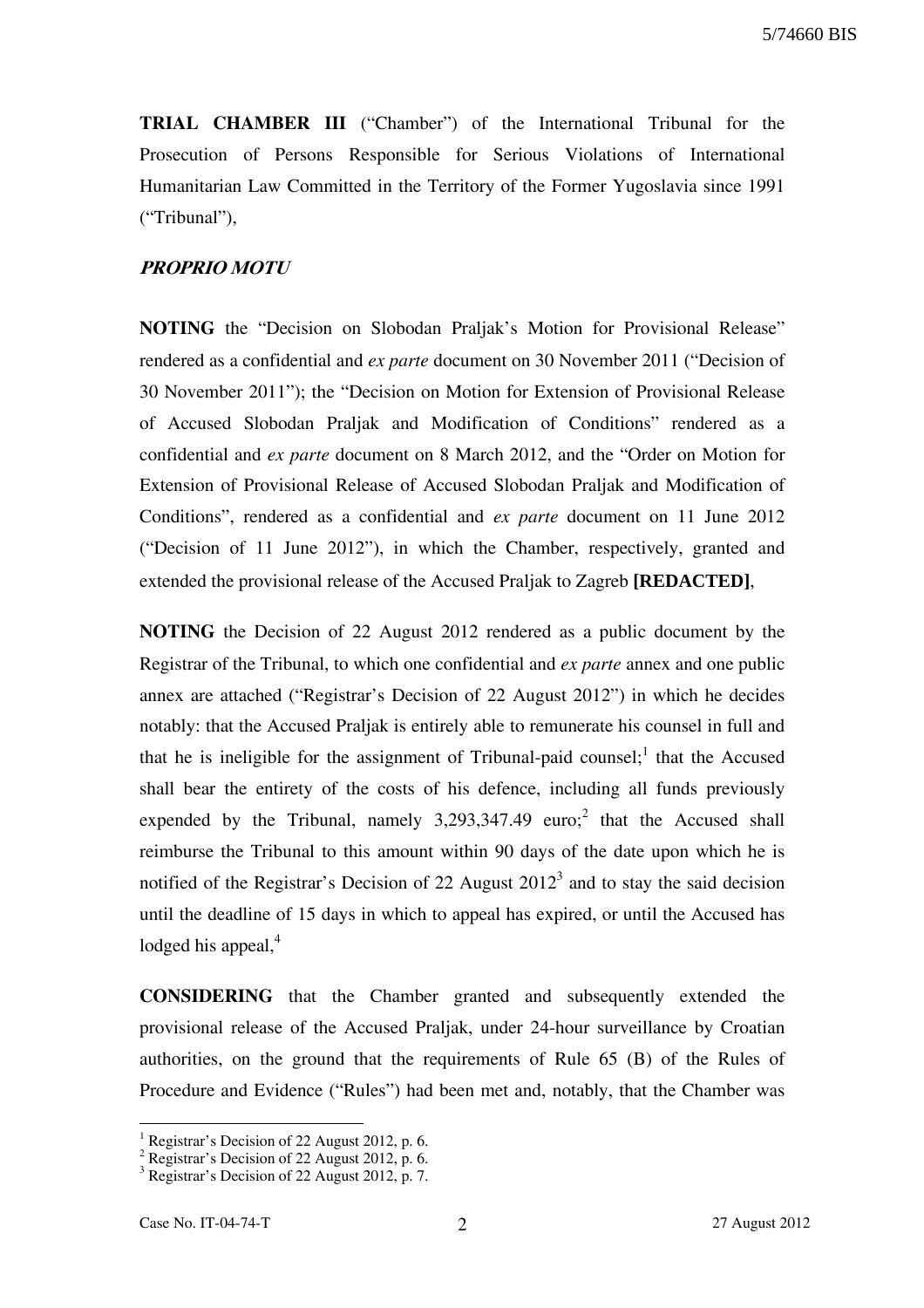satisfied that if the Accused Praljak were released, he would return to the United Nations Detention Unit ("UNDU").<sup>5</sup>

**CONSIDERING** that in order to establish whether the requirements of Rule 65 (B) of the Rules have been met, the Chamber must consider all the relevant factors which a reasonable Trial Chamber would be expected to consider in coming to a decision.<sup>6</sup>

**CONSIDERING** that in the Registrar's Decision of 22 August 2012, the Registrar decided that the Accused Praljak must reimburse the Tribunal to the amount of 3,293,347.49 euros<sup>7</sup> within 90 days of the date upon which he is notified of the said  $decision, <sup>8</sup>$ 

**CONSIDERING** that the Chamber deems that the Registrar's Decision of 22 August 2012 constitutes a new fact that it must take into account when ruling on the appropriateness of keeping the Accused Praljak on provisional release, and if so, under which conditions,

**CONSIDERING** that in the Decision of 30 November 2011, the Chamber assessed the flight risk of the Accused Praljak in light of the guarantees to reappear likely to be imposed on the Accused Praljak and deemed that continuous surveillance by the police authorities of the Republic of Croatia would offset all possible risk of flight,

**CONSIDERING** that, bearing in mind the new fact of the Registrar's Decision of 22 August 2012, the Chamber deems it necessary to re-evaluate the flight risk of the Accused Praljak despite the Registrar having stayed the said decision until a possible appeal from the Accused Praljak,

1

<sup>4</sup> Registrar's Decision of 22 August 2012, p. 7.

<sup>&</sup>lt;sup>5</sup> Decision of 30 November 2011, para. 33 and Decision of 11 June 2012, p. 6.

<sup>6</sup> *See* notably the Decision of 30 November 2011, para. 30, Decision of 8 March 2012, p. 5 and *The Prosecutor v. Mićo Stanišić*, Case No. IT-04-79-AR65.1, "Decision on Prosecution's Interlocutory Appeal of Mićo Stanišić's Provisional Release", public, 17 October 2005, para. 8; *The Prosecutor v. Jovica Stanišić and Franko Simatović*, Case No. IT-03-69-AR65.4, "Decision on Prosecution Appeal of Decision on Provisional Release and Motions to Present Additional Evidence Pursuant to Rule 115*"*, public, 26 June 2008, para. 35; *The Prosecutor v. Prlić et al.*, Case no. IT-04-74-AR65.7, "Decision on 'Prosecution's Appeal from *Décision relative à la demande de mise en liberté provisoire de l'Accusé Petković* dated 31 March 2008"', public, 21 April 2008, para. 8; *The Prosecutor v. Prlić et al*, Case No. IT-04-74-AR65.8, "Decision on Prosecution's Appeal from "*Décision Relative à la Demande de Mise*  en Liberté Provisoire de l'Accusé Prlić dated 7 April 2008", public, 25 April 2008, para. 10.

<sup>&</sup>lt;sup>7</sup> Registrar's Decision of 22 August 2012, p. 6.

<sup>8</sup> Registrar's Decision of 22 August 2012, p. 7.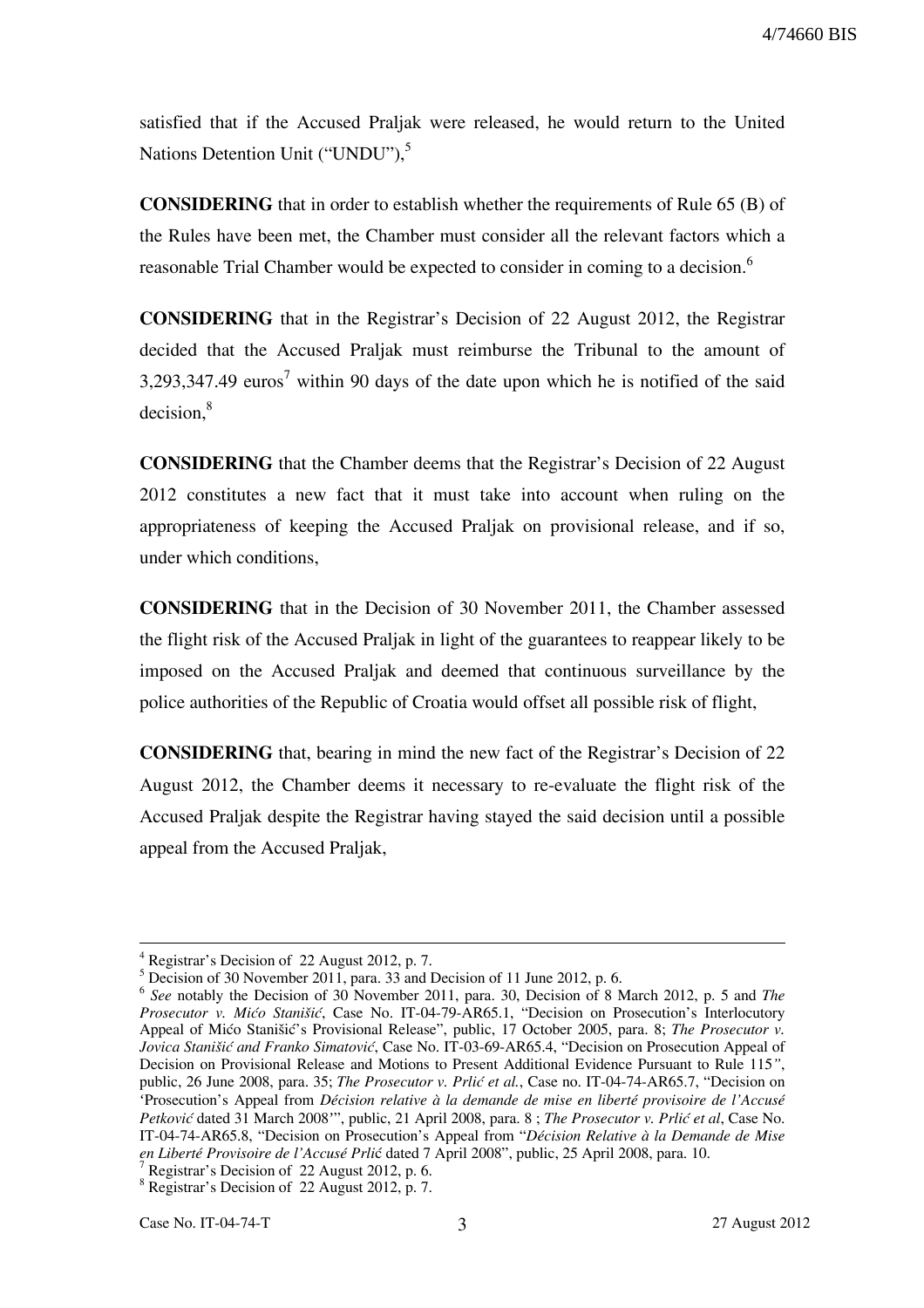**CONSIDERING** that the Chamber deems that, bearing in mind the sum to be claimed by the Registrar, the Registrar's Decision of 22 August 2012 could give rise to fears about an increase in the flight risk of the Accused,

**CONSIDERING**, consequently, that the Chamber deems it necessary to put in place stricter guarantees of return on his provisional release, such as home confinement, in order to offset any possible risk of flight,

**CONSIDERING** that the Chamber deems that with regard to this reinforcement of security measures imposed on the Accused Praljak, it is satisfied that if the Accused Praljak remains on provisional release he will return to the UNDU,

**CONSIDERING** that the Chamber decides, consequently, to vary the terms of the provisional release of the Accused Praljak as defined in confidential and *ex parte* Annex 2 attached to the Decision of 30 November 2011, and to place him under home confinement,

**CONSIDERING** that, with the exception of home confinement, all the other terms of the provisional release as specified in confidential and *ex parte* Annex 2 to the Decision of 30 November 2011, including the date of the Accused's return to the UNDU as specified in the Decision of 11 June 2012, remain unchanged,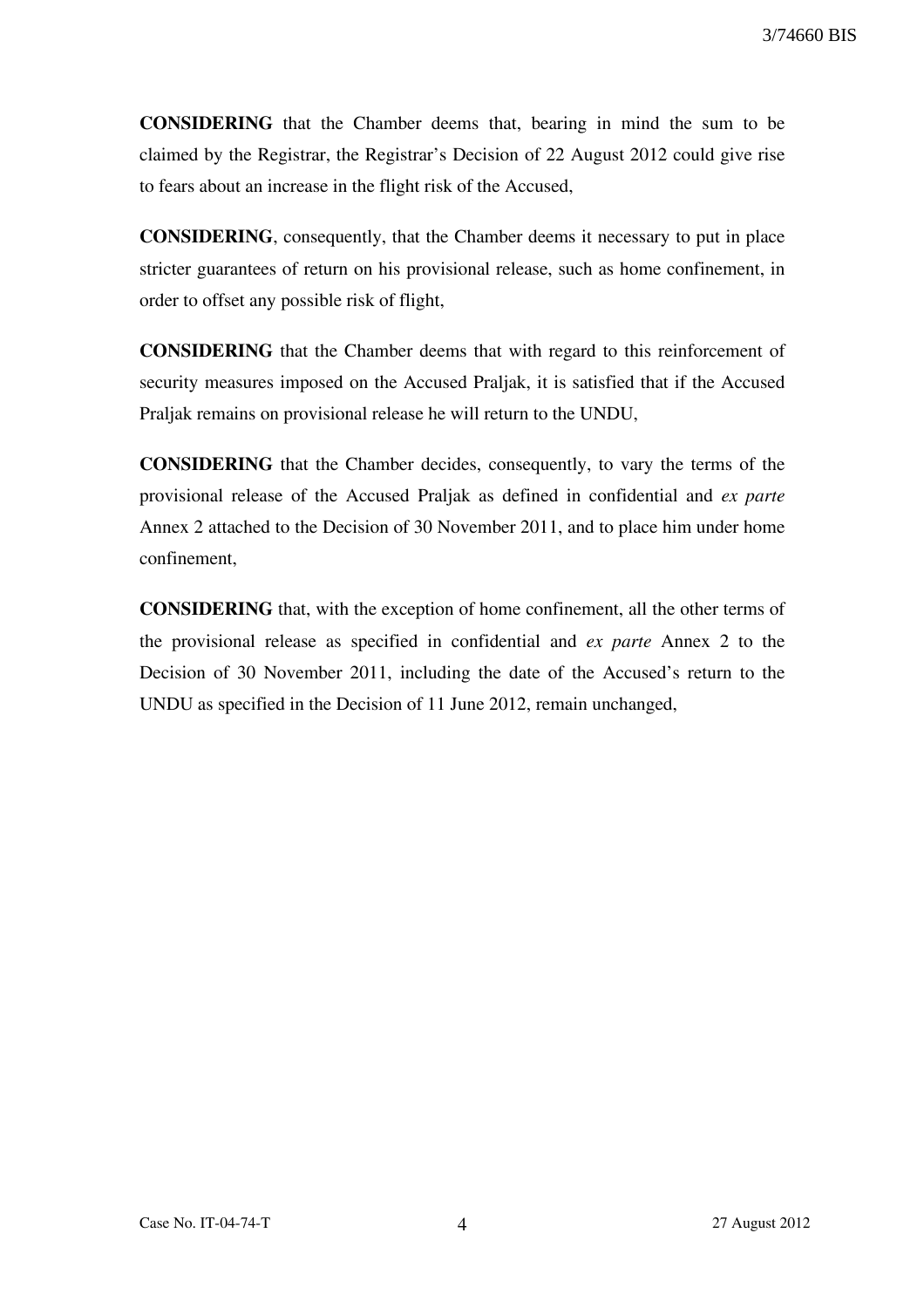# **FOR THE FOREGOING REASONS**,

**PURSUANT** to Rule 65 (B) of the Rules,

**ORDERS** home confinement of the Accused Praljak in Zagreb, under the conditions set out in confidential and *ex parte* Annex to the present Decision, **AND** 

**ORDERS** that all the other conditions of the provisional release set out in confidential and *ex parte* Annexes 1 and 2 to the Decision of 30 November 2011 continue to apply *mutatis mutandis* to the present decision,

Done in English and French, the French version being authoritative.

*/signed/* 

Jean-Claude Antonetti Presiding Judge

Done this twenty-seventh day of August 2012 The Hague The Netherlands

**₣Seal of the Tribunalğ**